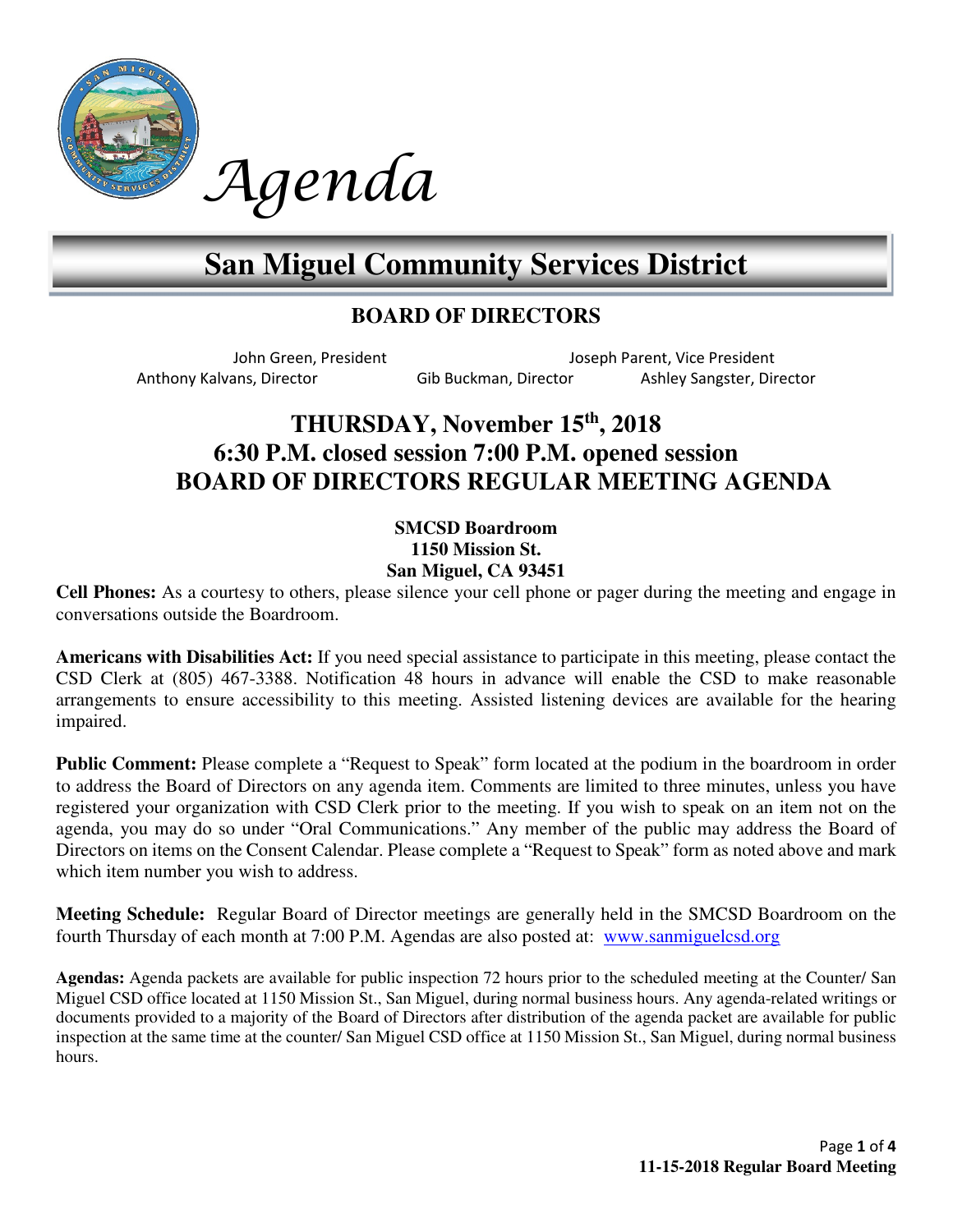- **I. Call to Order: 6:30 PM**
- **II. Pledge of Allegiance:**
- **III. Roll Call:** *Green\_\_\_ Parent\_\_\_ Buckman\_\_\_ Kalvans\_\_\_ Sangster\_\_\_*
- **IV. Approval of Regular Meeting Agenda:**

**M** S V

**V. ADJOURN TO CLOSED SESSION: Time:\_\_\_\_\_\_\_\_\_\_\_** 

## **A. CLOSED SESSION AGENDA:**

- **1. CONFERENCE WITH DISTRICT GENERAL COUNSEL Existing Litigation Pursuant to** Government Code Section 54956.9 (d)(1) Case: *Steinbeck v. City of Paso Robles, Santa Clara County Superior Court Case No. 1-14-CV-265039 and* Case: *Eidemiller v. City of Paso Robles, Santa Clara County Superior Court Case No. 1-14-CV-269212*
- **2. CONFERENCE WITH LABOR NEGOTIATORS** (Pursuant to Government Code Section 54954.5(f) and Government Code Section 54957.6) District Representatives: District General Counsel, Director Kalvans, and Director Green. Unrepresented Bargaining Units: Non-Management Non-Confidential Unit and Non-Management Confidential Unit

## **VI. Call to Order for Regular Board Meeting/Report out of Closed Session 7:00 PM Time:\_\_\_\_\_\_\_\_\_\_\_**

1. Report out of closed session by District General Counsel

## **VII. Public Comment and Communications for items not on the Agenda:**

Persons wishing to speak on a matter not on the agenda may be heard at this time; however, no action will be taken until placed on a future agenda. Speakers are limited to three minutes. Please complete a "Request to Speak" form and place in basket provided.

## **VIII. Special Presentations/Public Hearings/Other:**

**1. Presentation of the Engineering study for the expansion of the wastewater treatment plant and potential for basin recharge (Powerpoint by Reely)** 

#### **IX. Staff & Committee Reports – Receive & File: Non-District Reports:**

- 1. San Luis Obispo County Sheriff (Commander K. Scott) No Report
- 2. San Luis Obispo County Board of Supervisors No Report
- **3.** San Luis Obispo County Planning and/or Public Works No Report
- **4.** San Miguel Area Advisory Council No Report
- **5.** Camp Roberts—Army National Guard No Report (LTC Robert Horvath or LTC Arnold Andersen)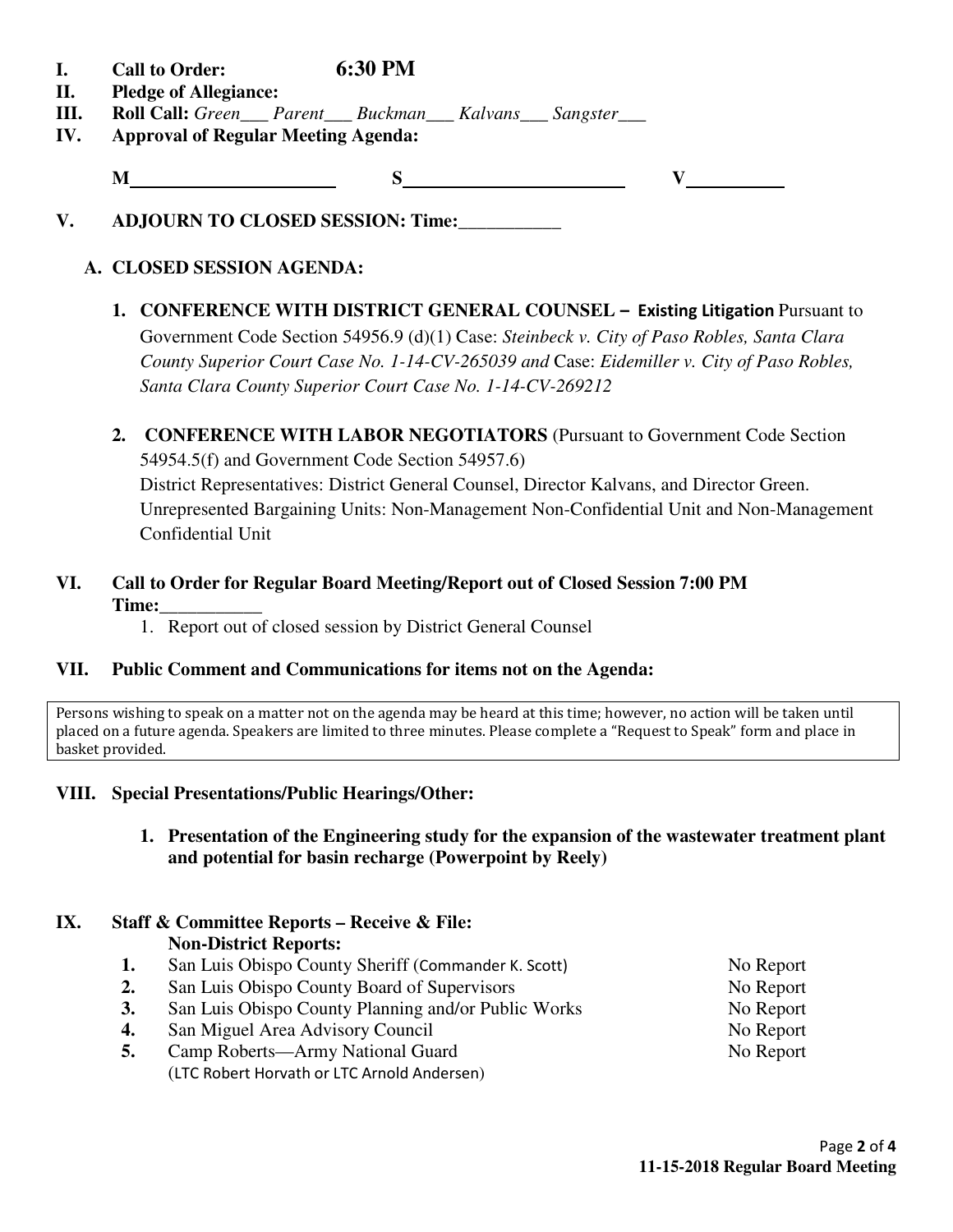#### **District Staff & Committee Reports:**

- **6.** Interim General Manager (Mr. Roberson) Verbal
- **7.** District General Counsel (Mr. White)Verbal
- **8.** District Engineer (Dr. Reely) Report Attached
- **9.** Director of Utilities (Mr. Dodds) Report Attached
- 

## **X. CONSENT CALENDAR:**

**10.** Fire Chief (Chief Roberson) Report Attached

The items listed below are scheduled for consideration as a group and one vote. Any Director or a member of the public may request an item be withdrawn from the Consent Agenda to discuss or to change the recommended course of action. Unless an item is pulled for separate consideration by the Board, the following items are recommended for approval without further discussion.

## **1. Review and Approve Board Meeting Minutes**

- a) 10-25-2018 Regular Board Meeting
- **2 Approve Amendment no 1 to the Agreement for 2015 CDBG funds between the County of San Luis Obispo and the San Miguel Community Services District.** (Reely & Dodds)

## **XI. BOARD ACTION ITEMS:**

**1. Review and discuss request from People Self Help Housing to accept connection fees based on the prior rates as opposed to the connection fees effective July 1st, 2018.** (Dodds)

**Recommendation:** Discuss and provide direction to staff as to whether the Board will accept the prior fees or enforce the current fees and direct staff to prepare the appropriate response to PSHH

**M** S V

- **2. Review, Discuss, Receive and File the Enumeration of Financial Report for October 2018**  (Freeman)
	- a) Claims Detail Report 10-2018
	- b) Statement of Revenue Budget vs Actuals 10-2018
	- c) Rev Budget vs Actual Summary 10-2018
	- d) Statement of Expenditures Budget vs Actual 10-2018
	- e) Cash Report for Payrolls 10-2018

**Public Comments:** (Hear public comments prior to Board Action)

**M S V** 

**3. Review and approve Resolution 2018-35 adopting a comprehensive water and wastewater billing policy for the District.** 

**Recommendation**: Approve Resolution 2018-35 adopting a comprehensive water and wastewater billing policy for the District.